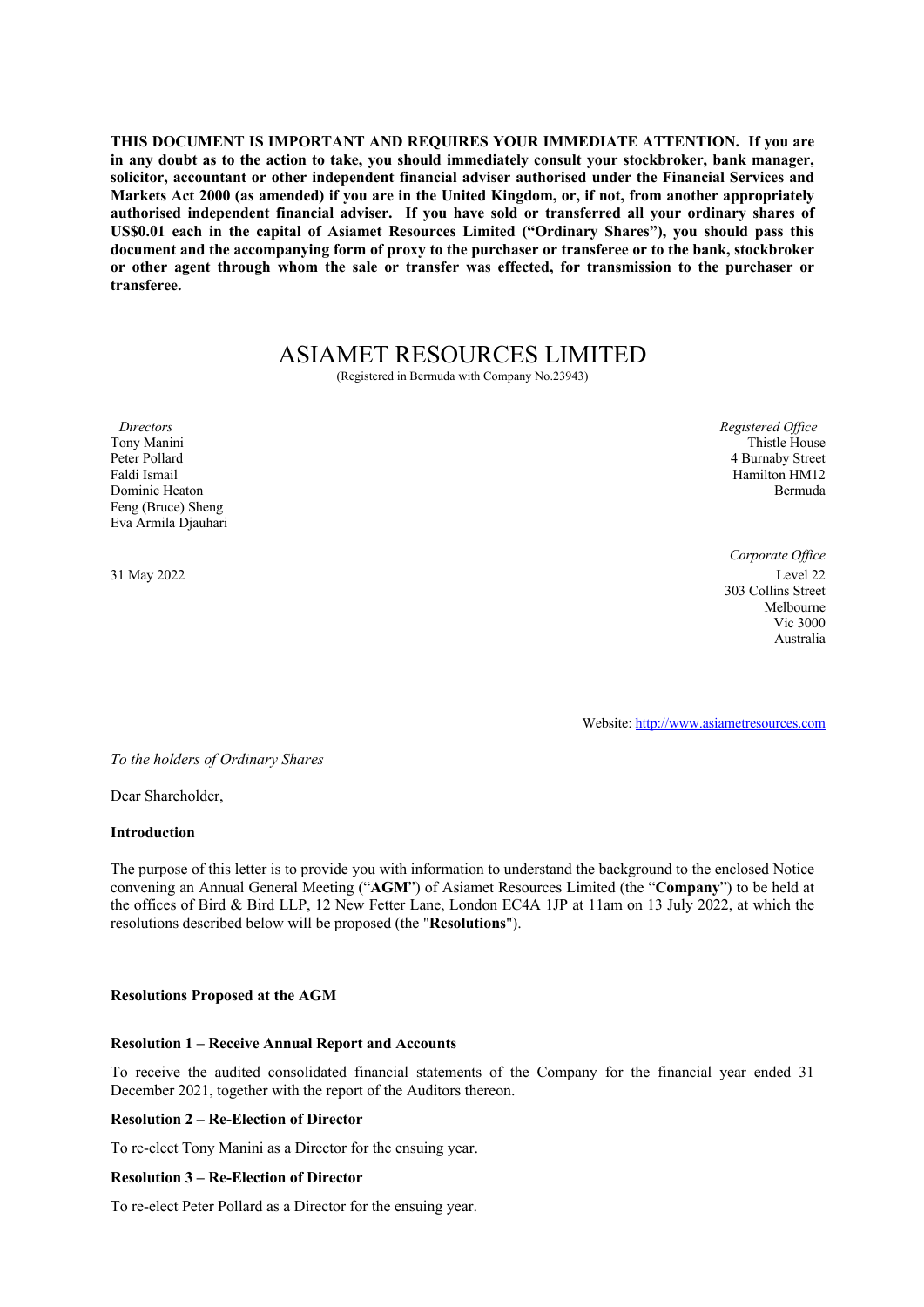#### **Resolution 4 – Re-Election of Director**

To re-elect Faldi Ismail as a Director for the ensuing year.

#### **Resolution 5 – Re-Election of Director**

To re-elect Dominic Heaton as a Director for the ensuing year.

### **Resolution 6 – Re-Election of Director**

To re-elect Feng (Bruce) Sheng as a Director for the ensuing year.

# **Resolution 7 – Re-Election of Director**

To re-elect Eva Armila Djauhari as a Director for the ensuing year.

#### **Resolution 8 – Appointment of Auditors**

To appoint Crowe U.K. LLP as the auditors of the Company for the ensuing year and to authorise the Directors to fix the remuneration to be paid to the auditors.

#### **Action to be taken by Shareholders**

Enclosed with the Notice of AGM accompanying this letter is a form of proxy for use by shareholders. All shareholders are invited and encouraged to attend the AGM or, if they are unable to attend in person, to complete, sign and return the form of proxy to the Company in accordance with the instructions printed on it so as to be received as soon as possible, but in any event not later than 11am on 11 July 2022. Shareholders can either deliver the form of proxy by hand, by mail or as an attachment by email in accordance with the instructions contained thereon. Delivery of a form of proxy will not preclude a shareholder from attending and voting at the AGM in person if the shareholder wishes.

#### **Recommendation**

**Your Directors believe that the Resolutions to be proposed at the AGM are in the best interests of the Company and its shareholders as a whole and recommend that you vote in favour of such Resolutions as they intend to do in respect of their own beneficial shareholdings.**

Yours faithfully,

**Tony Manini**

**Chairman**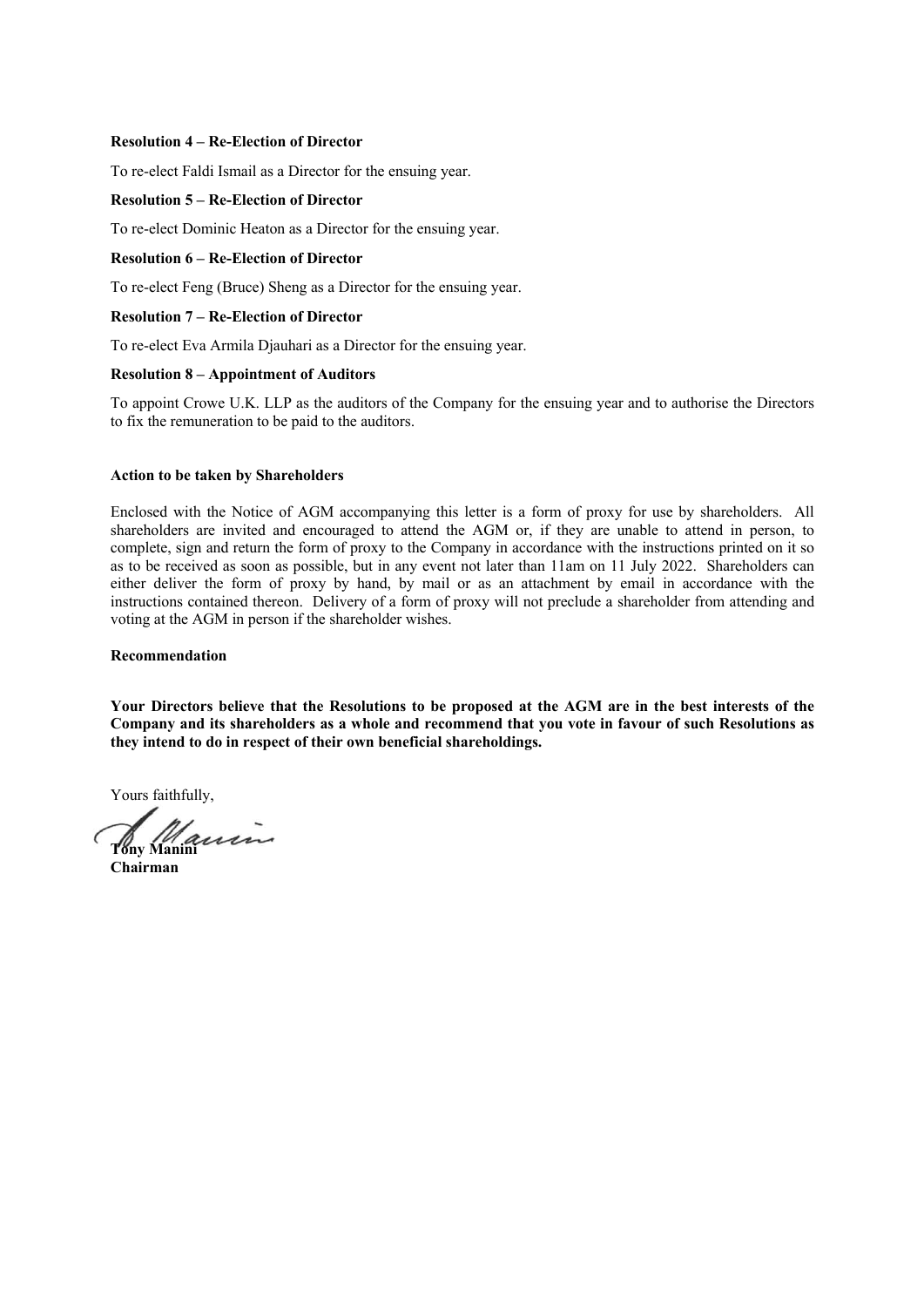# ASIAMET RESOURCES LIMITED

(Registered in Bermuda with Company No.23943)

# **NOTICE OF ANNUAL GENERAL MEETING**

**NOTICE IS HEREBY GIVEN** that an annual general meeting of Asiamet Resources Limited (the "**Company**") will be held at the offices of Bird & Bird LLP, 12 New Fetter Lane, London EC4A 1JP on 13 July 2022 at 11am for the purpose of considering and, if thought fit, passing the following resolutions each of which shall be proposed as ordinary resolutions:

#### **Ordinary Resolutions**

- 1. To receive the audited consolidated financial statements of the Company for the financial year ended 31 December 2021, together with the report of the Auditors thereon.
- 2. To re-elect Tony Manini as a Director for the ensuing year.
- 3. To re-elect Peter Pollard as a Director for the ensuing year
- 4. To re-elect Faldi Ismail as a Director for the ensuing year.
- 5. To re-elect Dominic Heaton as a Director for the ensuing year.
- 6. To re-elect Feng (Bruce) Sheng as a Director for the ensuing year.
- 7. To re-elect Eva Armila Djauhari as a Director for the ensuing year.
- 8. To appoint Crowe U.K. LLP as the auditors of the Company for the ensuing year and to authorise the Directors to fix the remuneration to be paid to the auditors.

# **BY ORDER OF THE BOARD OF DIRECTORS**

Sam Quinn *Registered Office*<br> **Sam Quinn** *Registered Office*<br> **Company Secretary Thistle House** Company Secretary

31 May 2022

4 Burnaby Street Hamilton HM12 Bermuda

Website: http://www.asiametresources.com

#### **Notes:**

- 1. A member of the Company entitled to attend and vote at the above meeting may appoint a proxy to attend and (on a poll) vote instead of him. A proxy need not be a member of the Company.
- 2. Completion and return of a form of proxy does not preclude a member from attending and voting at the meeting in person should he so wish.
- 3. A form of proxy is enclosed and to be valid must be completed and signed and returned (together with a letter or power of attorney or other written authority, if any, under which it is signed or a notarially certified or office copy of such power or written authority):
	- (a) by hand or by post either to Computershare Investor Services (Bermuda) Limited, c/o The Pavilions, Bridgwater Road, Bristol, BS99 6ZZ or at the Company's registered office at Asiamet Resources Limited, Thistle House, 4 Burnaby Street, Hamilton HM12, Bermuda; or